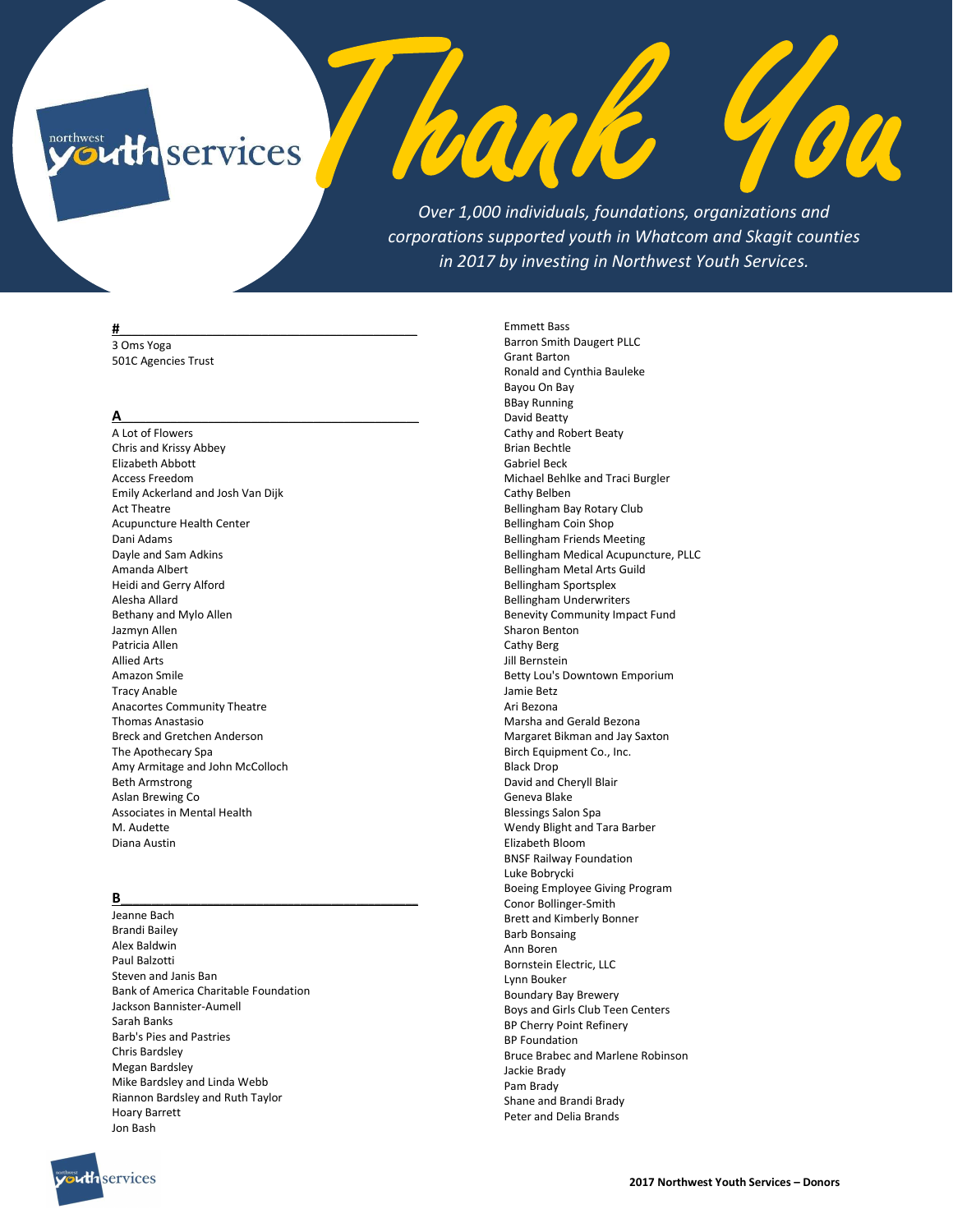Brandywine Kitchen Mary Brett Jane Bright Steve Brinn and Kirsten Barron Brio Laundry Lisa Broek Linnea Broker Brotha Dudes Lynette Brower Colin Brown Hollie Brown Rebecca Browning Mary Frances Brown and David Cahalan Jerry and Virginia Brownfield Bryan Bruner Alex Brunor Michael and Mary Jane Brunt Jim Bryngelson C M Buerk Buffalo Wild Wings Michele Bullock Virginia Bunnell Margaret Bursch Cinda Bush Courtney and Scott Burleson

# $\overline{C}$  , and the set of  $\overline{C}$  , and the set of  $\overline{C}$  , and  $\overline{C}$  , and  $\overline{C}$  , and  $\overline{C}$  , and  $\overline{C}$  , and  $\overline{C}$  , and  $\overline{C}$  , and  $\overline{C}$  , and  $\overline{C}$  , and  $\overline{C}$  , and  $\overline{C}$  , and  $\overline$

Alex Caldwell Quentin Caldwell Caliber Home Loans Bonnie Campbell Robert and Jennifer Campbell Capital One Lauralee Carbone Danielle Carlson Darcy Carlson Ashtin Carnahan Jennifer Carpenter Jeremy and Michelle Carroll Barry Carter Betsy Case Tari and John Caswell Dick and Karlene Cathell Cedarville Farm Michael Ceffalo Center for Spiritual Living Eleanore Chamberlain Steve and Page Chance Gina and Steve Chastain The Checkered Apron Cheesecake Factory Meryl Chew Jennifer Childress-White Chipotle Beth Chisholm The Chrysalis Inn & Spa Chuckanut Brewery & Kitchen Chuckanut Builders Chuckanut Health Foundation Chuckanut Manor Chuck's Midtown Motors Ciao Thyme Earl Cilley Todd and Anji Citron Emma Clark James Terence Clark

Cloud Mountain Farm Center Bill and Neva Coats Heather and Frazier Coe Constance Cogburn and Andy Day Genevieve and David Cohn Doug Cole and Margie Goetz Comcast Foundation Comfort Socks Community Food Co-op Congregation Beth Israel Robin Cooke Jaime Corbitt Judith Corliss Brad Cornwell Jeni Cottrell Lee Cousineau Al Coyle and Chyleene Eberhardt Karen Graham Keith and Eulalah Craswell Gloria Craven Ian Crawford CreativiTea Cresswell Boggs Richard and Jonna Crow Katie Cruickshank and Justin Dickey Crusin Coffee Cowden Gravel & Ready Mix Kelsie Creighton Victoria Curtis

### D\_\_\_\_\_\_\_\_\_\_\_\_\_\_\_\_\_\_\_\_\_\_\_\_\_\_\_\_\_\_\_\_\_\_\_\_\_\_\_\_\_\_\_\_\_\_\_\_

Dakota Art Store Jason Dallmann and Erin Malone Mary Dalton Danielle's Back East BBQ Andrea Daniels Conner Darlington Date and Paint Deauna Davis Dee Dee Davis R and D Davis Shana Davis Dawson Construction Meagan Dawson Anne Deacon Dean Russell's Golf Shop, Inc. Gail and Kent DeHoog Shelly and Kelly Denessen Jeff Denton Mike and Anneke DiSpigno Disneyland Resort Tammy Do Mary Dombrowski Suzanne and John Dougan Erika Douglas and Todd Young Ryan and Megan Douglas Andronetta and James Douglass Melissa Doyle The Drag Militia Lauren Drake Sharon Drivdahl Brenda Duffy Jon Dukes Marilyn Dunne and Jerome Wylie Jan Dunwoody and Paul Vanderveen John Dutton Kelly Dybevik and Tony Cortez

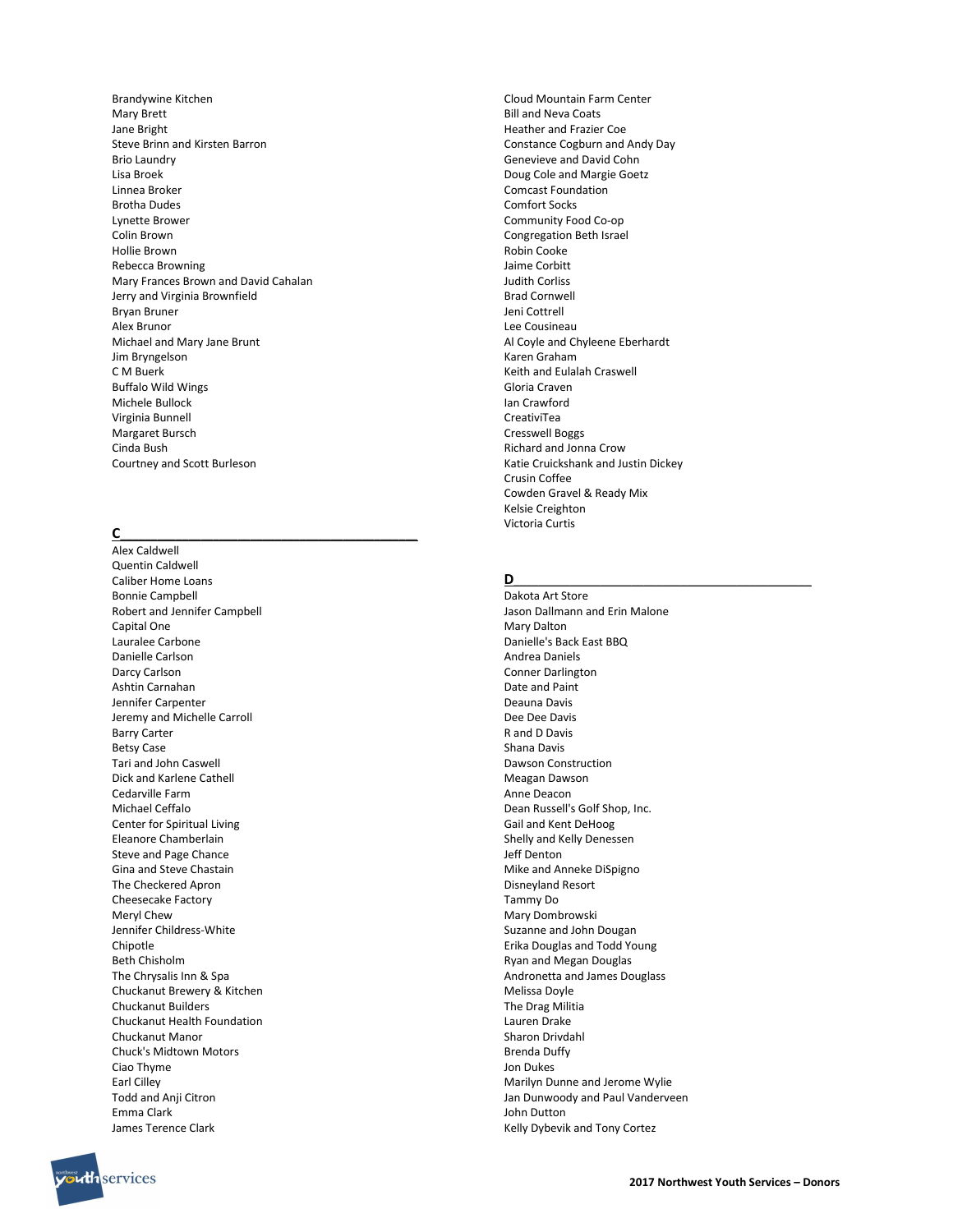### $E$  , and the set of the set of the set of the set of the set of the set of the set of the set of the set of the set of the set of the set of the set of the set of the set of the set of the set of the set of the set of th

Denise Easter EAT Restaurant and Bar Stewart Egbert M. Edwin Kathryn and Martin Eifrig Elements Hot Yoga Zahra Elkhafaifi Carolyn Eller Lisa Ellis Stewart Ellison Byron and Rebecca Elmendorf Empire Ale House Christy Emory Pamela Englett David and Patricia Ennen John and Shary Ennen Vickie Ennis Nicole Enslow Frances Ericksen Ryan Ericksen Crystal and Phil Erickson Justin Estes Evolve Salon Graham and Marian Exall

#### F\_\_\_\_\_\_\_\_\_\_\_\_\_\_\_\_\_\_\_\_\_\_\_\_\_\_\_\_\_\_\_\_\_\_\_\_\_\_\_\_\_\_\_\_\_\_\_\_

Catherine and Marcus Fairbanks Fairhaven Lions Fairhaven Runners & Walkers Fairmont Olympic Hotel Farmstrong Brewing Company Leslie and Tim Farris Cody Fay Debbie Feis Tony and Mollie Feldhausen Sam Fellers James & Linda Fels George M. Ferrini Fidelity Charitable Fund The Filling Station Bill and Julia Findley Fire Side First Congregational Church First Federal Community Foundation Sheran and Brian Fischer Robert Fisher Hannah and Wes Fisk Fitness Gear & Training Flower World Inc. Randy Flowers Benson Fong Steve and Roxy Forbes L Forest Gail and Gary Fortenberry Ali Founladi Four Points by Sheraton Bellingham Genevieve Fox William and Marijo Fox Cynthia and Jonathan Franklin Laura Franklin Fraternal Order of Eagles Aux 31 Jayne Freudenberger Jane Frol

Howard Fuller Karen Fuller

# $G$   $\overline{\phantom{a}}$

Deb Gaber Steve Gabor Connor Gagron Alex Gainey Kari Galbraith Candy Galindo Eric Gallo and Tanya Belrose Luke Galloway Mark Galvin Garden Spot Steven Garfinkle Kenneth and Frances Gass Lucy Giaccio Robert Gibb Girl Strong Foundation Robert Gjerde Glassybaby White Light Fund Gluten Free Angels Goat Mountain Maureen Godwin David Goldman and Linda Blackwell Halle Goldner Lisa Goler Katarina Gombocz Bianca and Justin Gordon Kerry Graham Sylvia Graham Max Gralpois Gillian Grambo Grant's Burgers Amber Gray Lisa Gresham Don and Linda Griffiths Larson Gross Jennifer Gruenert Gretchen Gundy Carly Gustafson

Bethany S. Fuller and Frank Mitchell

#### H\_\_\_\_\_\_\_\_\_\_\_\_\_\_\_\_\_\_\_\_\_\_\_\_\_\_\_\_\_\_\_\_\_\_\_\_\_\_\_\_\_\_\_\_\_\_\_\_

Meta Haag Izzy and Nuha Habib Daniel Hagedorn Diane Hagen Kathie and Mike Hall Sean and Julie Hall David Hammes Mike Hammes Rachel Handy Rebecca Hansen Hardware Sales Harvest Foundation Marci Hardy Frankie Harmer Cynthia and Martyn Harris Diane Hartzell Rhein Haus Raye Hawkinson Sylvia and Michael Hayden HD Fowler Company Natalie Heater

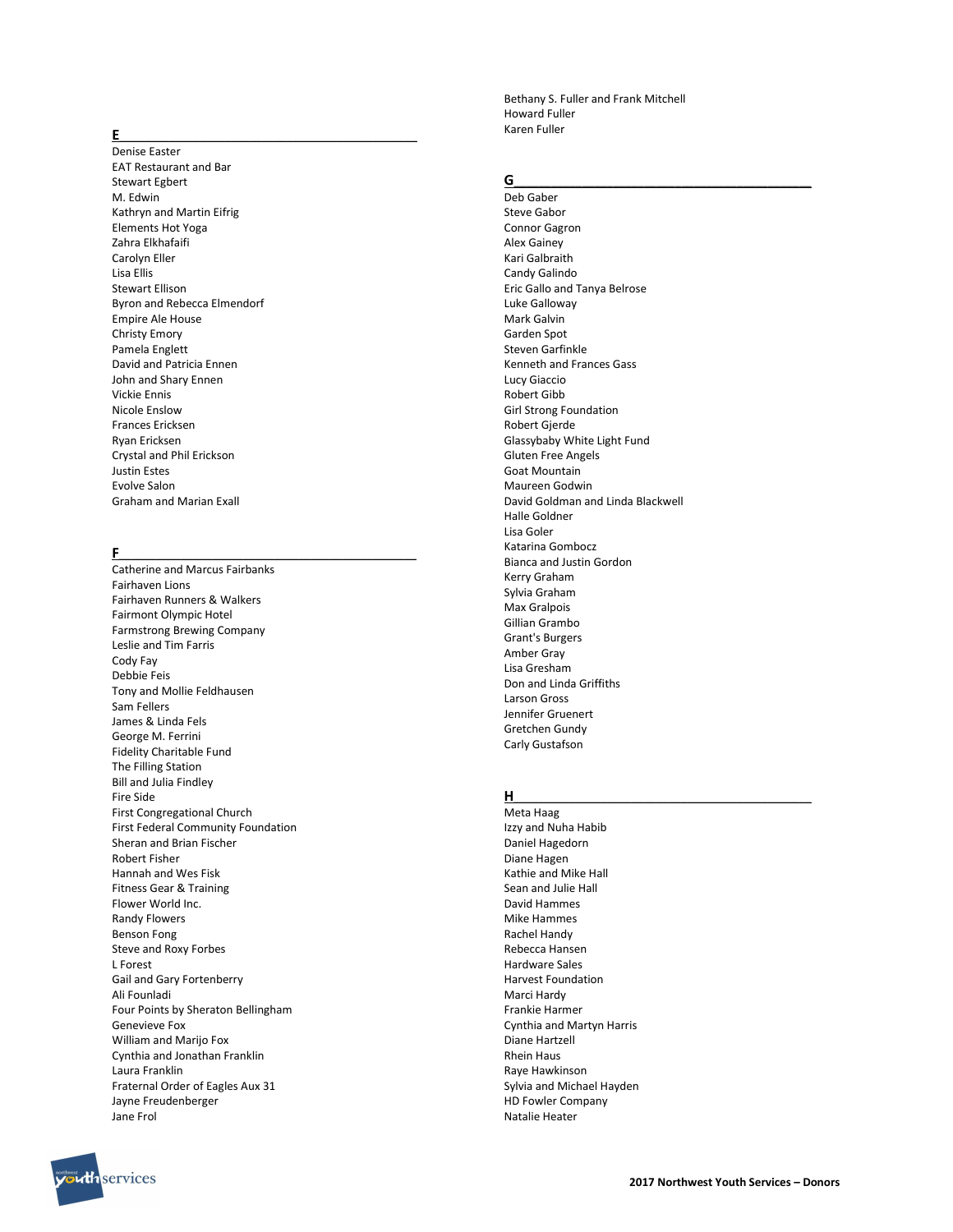Heavy Restaurant Group Jennifer and Joe Hebert Scott Heise Mayrus Helberg Jim Helfield Anja Helfrich Jessica Hend Matthew Heney Harry and Elizabeth Herdman Kathy Hertz Natasha Hessami Jennifer Hiatt John and Mary Hickman Robert Hicks Sara Hill Joel and Helena Hiltner Eleanor Hines Anthony Hinze Eric Hirst Historic Fairhaven Association Veronica Hoelscher R J Holms Home Depot Home Skillet Judy Hopkinson Douglas and Elaine Hornal John and Jeanine Horner Dave Host Stephanie Host Hotel Bellwether Janice Hottmann Tessa Hoyos Vicki Hsueh Walter Hudsick Tatiana Huff Amber Hughen-Coiro Kathryn Humble Ellie Huntly Paula Husky

#### $\blacksquare$

Judy Ibbotson Ideal IMCO General Construction Frank and Patti Imhof Karen Irving

## J\_\_\_\_\_\_\_\_\_\_\_\_\_\_\_\_\_\_\_\_\_\_\_\_\_\_\_\_\_\_\_\_\_\_\_\_\_\_\_\_\_\_\_\_\_\_\_\_

Karen Jackson Heaven James Cherise Jardinski Jeffris Wood Fund Dag and Lynette Jensen Tim and Kelly Jensen Susan Jenkins Jerry H. Walton Foundation Jet Blue Jeri Johansen Britagne Johnson Cheri Johnson Karin and Carr Johnson Lynette and David Johnson Marcu Johnson Rebecca and Damani Johnson Sara Johnson Barbara Johnson-Vinna

Amy and Lance Johnston Beverly Jones Sandi Jones and Rod Lofdahl Talitha Jones Michelle Judson and Barry Hembree Pamela Jull Nettie Jungers

#### $K$  and the set of the set of the set of the set of the set of the set of the set of the set of the set of the set of the set of the set of the set of the set of the set of the set of the set of the set of the set of the

Jeff Kaap Donald Kahn Kaiser Permanente Karen W Morse Institute for Leadership Stephanie and Kylan Karp Susan Keates Lisa Keeler Renae Keep Nicole Keller and Todd Burgers Shane Kelling Sarah Kellogg Jaowanoot Kennedy Staci and Amy Kennedy Brian Kennemer Richard and Kathleen Ketcham Nikki Kilpatrick Steven and Margie Kimberley Tyler and Ashley Kimberley Karen Kirsch Paul and Becky Klein Robert and Cynthia Klein Jan Klineburger Dana and Dana Knapp Lindsay Knight Sara Knudsen Paula Kobos and Terry Hinz Chris and Deidre Kock John and Hilde Korsmo May Kotts Kroger

## $L$  , and the contract of the contract of  $L$  , and  $L$

Labels Linda Lambert Barbara Lancaster Kyle Lane and Tamara Johnson Jonah Langhara L.K. Langley and Lindsay Wells Noriko Y Lao Daniel Lares Kristen Larson Steve Larsen Chip and Karen Lauckhardt Jonah Laugharn Ronda Laughlin Laurel Community Baptist Church Law Offices of Douglas R Shepherd, P.S. Cary Law Kingston Law Michael Lawrence Irene Lawson Nancy Lazarus Leaf and Ladle Allen and Susan Leaf Hilary Ledford Kari Lee

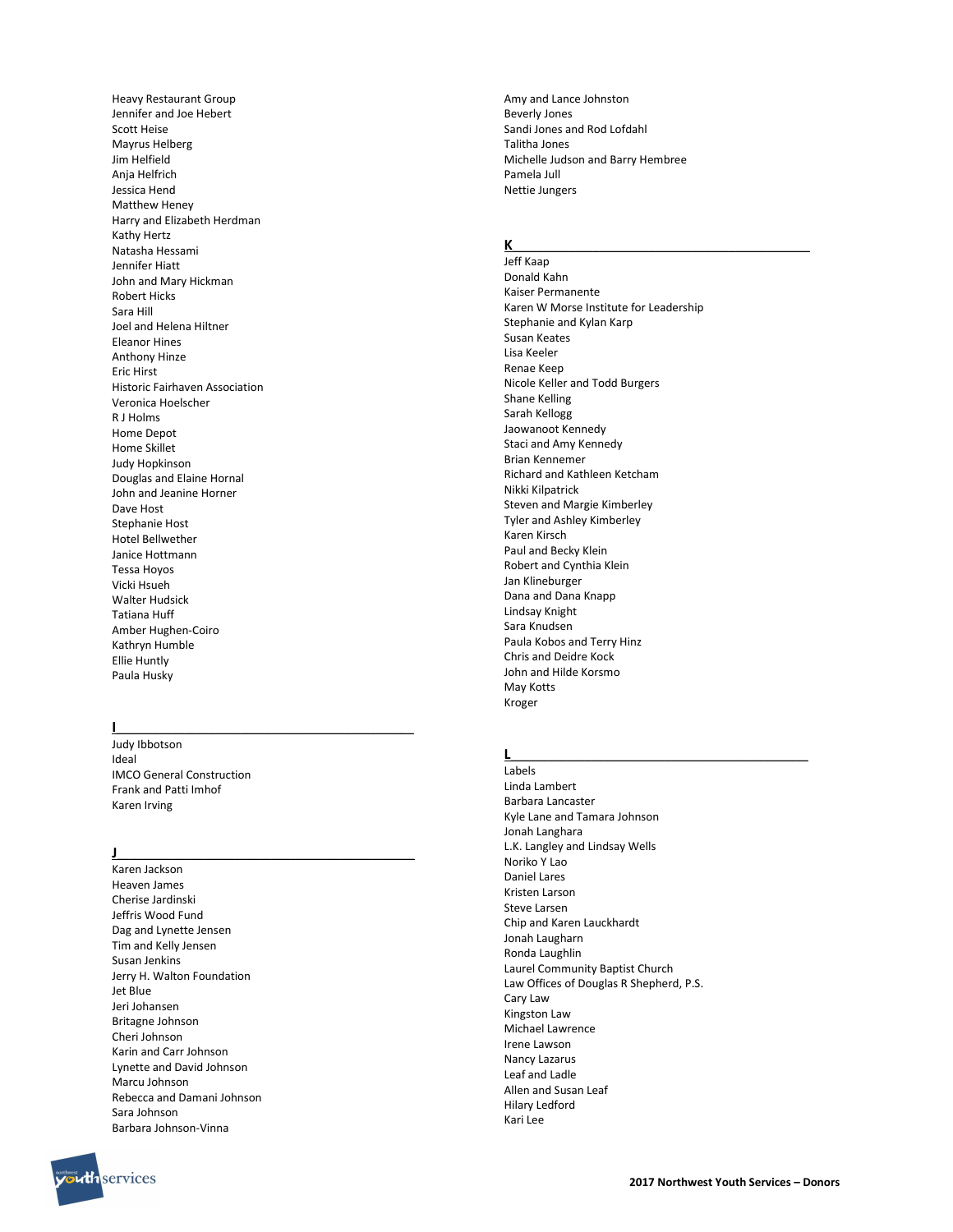Hiram Leggs Heidi Lehman Linda Lehn Terry Lehn Carol Leibiger Elizabeth Leibovitz Dave Lennon Lettered Streets Coffee House Noam Levenson Michael Levine Allen Lewandowski Janet Lightner A W and Marita Lingenbrink Cheryl Little Alice Litton The Local Karen Lofgren Shannon Logan Loken Family Charitable Fund Susan Lonac Katie Long Wendy Long Louis Auto Glass LRCA Peterson Family Foundation Peter Lubetich Rachel Lucy and Jason Cecka LuLu Lummi Seafood Market Brian and Elaine Lynch Nancy and David Lynch Lynden Print Co Jeannine and Lonnie Lyon Jennifer Lysen

#### $M$   $\overline{\phantom{a}}$

Donna MacDonald Rifka MacDonald Delynn Mackenzie Delynn Maclyie Cheryl and John Macpherson Macy's Camilla Madsen David and Penelope Magelssen Catherine and Debaprasad Majumdar Rajeev and Sara Majumdar Mambo Italiano Mike Mallernee Miriam Margulies Janet Marino Kay Marsh Ryan Marsolan Carmen and Juha Marttila Mary H. Storer Foundation Janet Masella Massage Envy Matia Contractors, Inc. Iris Maute-Gibson Gabriel and Victoria Mayers Beverly and Dan Mayhew Elise McFadden Penny McGinty Kayne McGladrey Heather McGuinness and Joe Timmons Kathleen and Scott McGuinness Lindsey McGuirk Amy McIlvaine Randy McIntyre

Teri McIntyre Malcolm McLane Verna McLeod Kathleen McNaughton and Charles Sylvester Tiffany McNutt Eric McRory Marie McWhite and Dwight Moore Sarah Meagher Medina Foundation Carol Meligan Larry and Mary Jo Menninga Meori Merry Maids Mary Metzger and Steven Vanderstaay Judy Meuth Kenneth Meyer Robin and Cameron Meyer Barry and Debby Meyers Joana Michaelson The Mick Lamb Foundation Brett Milewski Irene Millay Don Miller Sadie Miller Timothy Miller and Heidi Zeretzke Andrew Miller-Anderson Anya and Steve Milton Minh Mindy Mitchell Moccasin Lake Foundation MOD Super Fast Pizza, LLC ModSock Fran Moncrieff Donna Moreno K Montoya Jennifer Moon and Mark Gardner MoPop DC Morse, Jr. and Jan Marchbanks Michael and Lisa Morse Robert and Jeanette Morse Lawrence Mortimer Joyce Moseley-Sweeney Courney Mosier Mount Baker Kidney Center Mount Baker Planned Parenthood Mount Vernon Skagit Rotary David Mourning Mt. Baker Ski Area Jackie Munroe Rachel Munroe Gregory and Grace Munson Blair Murphy Juli Murphy and Jill York Museum of Flight

# $N$   $\overline{\phantom{a}}$

Elliot Neiditz Lori Nichols Carol and Neal Nicolay Harold Niven North Bellingham Golf Course North Coast Credit Union North Sound ACH Northwest Children's Foundation Northwest Premium Audits Northwest Radiologists Joe and Sharry Nyberg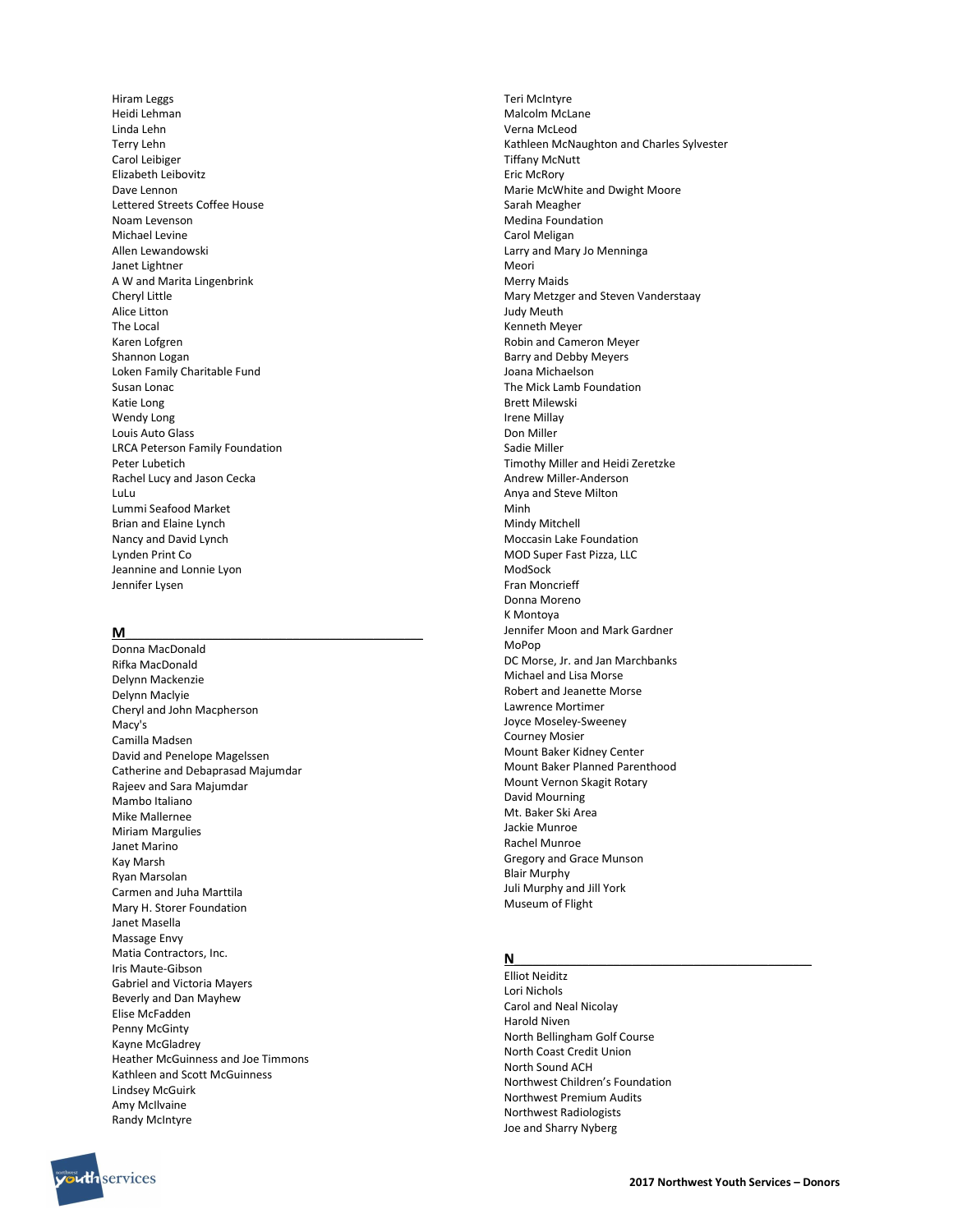# $\overline{\text{O}}$  , and the set of  $\overline{\text{O}}$  , and the set of  $\overline{\text{O}}$  , and the set of  $\overline{\text{O}}$

M O'Herron Claudia Oates Joan Ofteness Chris Ohana Heidi Ohana Janine and Dan Ohms John Okan Old Town Cafe Olde English Crackers Inc. Doris Olmstead Troy and Tracy Olney OneHope Foundation George Onstot Opportunity Council Ina Orme Brande Ortiz Nastassia Ortiz Mark Osborne Martin and Ann Osborne Jim and Michelle Ostendorff Dudley and Mary Ann Ostlund Eric and Kathleen Ottum Oyster Bar Kyra Oziel

## P\_\_\_\_\_\_\_\_\_\_\_\_\_\_\_\_\_\_\_\_\_\_\_\_\_\_\_\_\_\_\_\_\_\_\_\_\_\_\_\_\_\_\_\_\_\_\_\_

Pacific Science Center Bryan Page Cynthia Page Gary Page Kristin and Lisa Page Melanie Paige Shoshana Paige Stefen Paige Misty and Chris Parris Mike and Vanessa Parry Paul Dave Paulette Ingeborg Paulus PeaceHealth Pam Pearsall Amory Peck Joyce and John Pedlow Kevin Pendergraft Rebecca Pendergraft Peoples Bank Chris Perkins Elizabeth Pernotto and Robert Marshall Kelsey Peronto and Jason Fernandez Jennifer Petersen Kenneth and Patricia Pettichord Naomi Pettigrew Brian and Stacy Phelps Christopher Phillips and Maggie Mamolen Martha Phillips Pickford Film Center Carol Piche N Pierce Roxanne Pierce Piper Family Dentistry Chris and Emily Piper The Pizza Pipeline Chelsea Polk Minnie Pollett Dick and Kay Porter Ellen Posel and Stephen Gockley

Frances Posel and David Frankel Nancy Posel William Prelle and Cheryl Hockett-Prelle Tena Prestidge Stephen Price and Susan Bardsley Pride Foundation Leslee Probasco James Provost Puget Sound Energy

#### R\_\_\_\_\_\_\_\_\_\_\_\_\_\_\_\_\_\_\_\_\_\_\_\_\_\_\_\_\_\_\_\_\_\_\_\_\_\_\_\_\_\_\_\_\_\_\_\_

Daniel and Deborah Raas David Rabkin Debra Raden Mark and Tammy Raden Steven Raden Thomas Raden Claudia and Charles Raden-Pettis Bruce Radtke Joanna Rains Patricia Rains Ralf's Bavarian Bakery Brian and Shantel Rapp Rob and Anne Rasmussen Ian Ray Emily Raymond Wendy Raymond RE/MAX Whatcom County, Inc William Read Real Change Whatcom Matthew and Vicky Reardon Rebecca's Flower Shoppe ReBound PT OT Maya Redcalf Connie and Ted Reed Liam Reed Donald and Debra Reehoorn Dylan Rees Daniel Reese John Reese John Reese and Sandra Stephens Kimberly Reeves Jenny Reich William Reinert Frank Repanich, DDS Restorative Therapeutics Inc. Rice Insurance Susan Rice and Rocky Corliss Jim Rich Carol Richards Karen and Lane Richards Gena and Kerry Riley Jason Rinas William and Laura Rink Brenda and John Riseland Pete and Susan Rittmueller RiverStyx Foundation Rumor Robalino Christine Robbins Alan and Barbara Robins Amanda Robins Barbara Rofkar Clarissa Romine Ronald Jepson and Associates PS Mike and Pamela Rorvig Lynn Rose Al Rosen

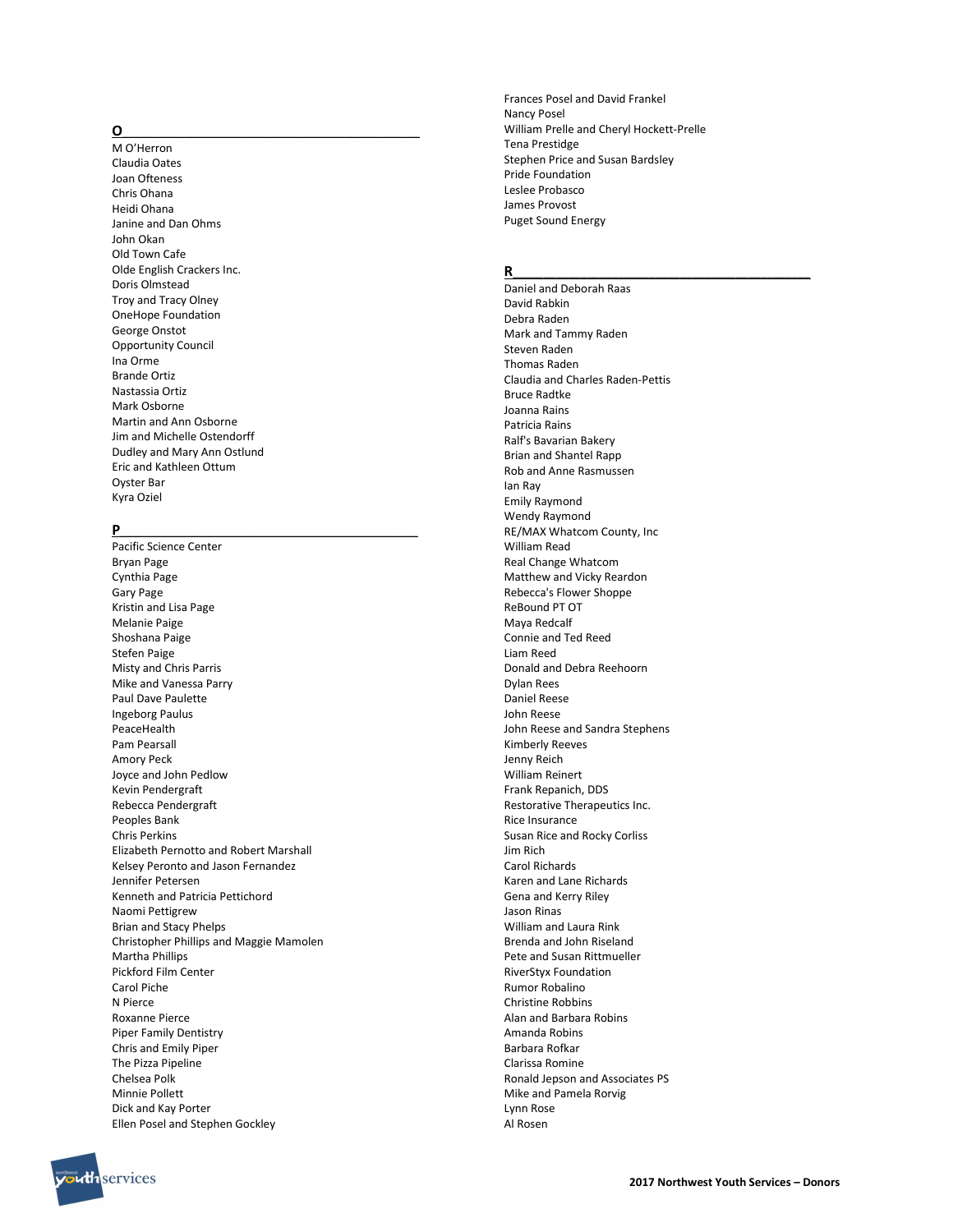Rebecca Rosencrans Sanjay and Raksha Rughani Jared Rupert Danielle Rupinski Alex Rusling Emily Ruzzamenti Samuel Ryan

#### $\mathsf{s}$   $\blacksquare$

Bertha Safford Samuel's Furniture Joshua Samuels Lee Sarutch Jennifer Sass-Walton and Robert Walton Satterberg Foundation Saturna Capital Laurie and Steve Satushek Sasha Savoian Miranda Savory Neal Saxe Sue and Don Sayegh Charles and Margaret Scaief Gregory and Rebecca Schayes Sam Schell Paul and Suzy Schissler Wanda Schleisher Cassandra Schmitt Jill Schmitz Mark Schofield and Michelle Burkhart Shanon Schofield Crystal Schonviesner Doug Schounover Rusty Schroeder Carolyn Scott Scotty Browns Richard and Jean Scribner Seattle Storm Anne Seeger Stephanie Sedlak Sehome High School Serendipity Consignment Martha Serven and Carl Clark The Shakedown Rachel Shallcross and Joel Anderson Belle Shalom Patty Shea Sheet Metal Workers Local #66 Allan and Margaret Shelley Teresa Shelton Bryan Shepard Don and Marguerite Shepherd Doug and Tim Shepherd Heather Shepherd and Brandon Adams Lora Sherman Mary Ellen Shields Keith Shimizu Shirlee Bird Cafe Julia Shirley Jeanette and Michael Short Terrah Short Kathy Sible John Siegfried John and Nancy Silk Silva Star Carolyn and Josh Simpson Janet Simpson Steve Sinderson

Pam Sinnett Skagit Community Foundation Karen Sloss Jane Small Charles and Carol Smith Donna Smith Madeline and Robert Smith Andy Snow David Snow and Tara Quackenbush Charles and Johanna Snyder Denise Snyder Springhill Suites – Marriott Soap for Hope Daniel and Beth Sobel Tristan Sokol Sonlight Community Church Soroptimist International of Burlington Meagan Southworth Spark Museum of Electrical Invention SPIE St. James Presbyterian Church Holly Stafford and Amber Edwards Summer Starr Beryn Staub-Waldenberg David Stalheim Jessica Staten Adrienne Stewart Connor Stewart Arielle Stein MaryLou Stern Richard and Jessica Stewart Still Life Massage and Float Shelby Stimson John Stockman Carol Stolz Cynthia Stokes Laura Stone Stone's Throw Brewing Tanya Storm Marie Storms Theadosia Strand Elizabeth Stuart Holly and Matthew Studley Josie Studley Karen and Tom Stuen Brittany Sullateskee Heidi Suni Sunnyside Market Holly Tremaine Swanson Jeffrey Swanson Kristen Swanson Mary Swanson Lynne Sweatt Mary Swenson Lerin and Mark Swiackey

## T\_\_\_\_\_\_\_\_\_\_\_\_\_\_\_\_\_\_\_\_\_\_\_\_\_\_\_\_\_\_\_\_\_\_\_\_\_\_\_\_\_\_\_\_\_\_\_\_

Eunice and Marc Tamberlin Walter Tamberlin Rachel Tennant and Allisa Hallet Nicolas Terentjev Pamela and James Terhorst Amy and Shannon Terrell Margo and Stephen Terrill-Carlton Jordan Terrida Theresa Thangman Amber Thatcher